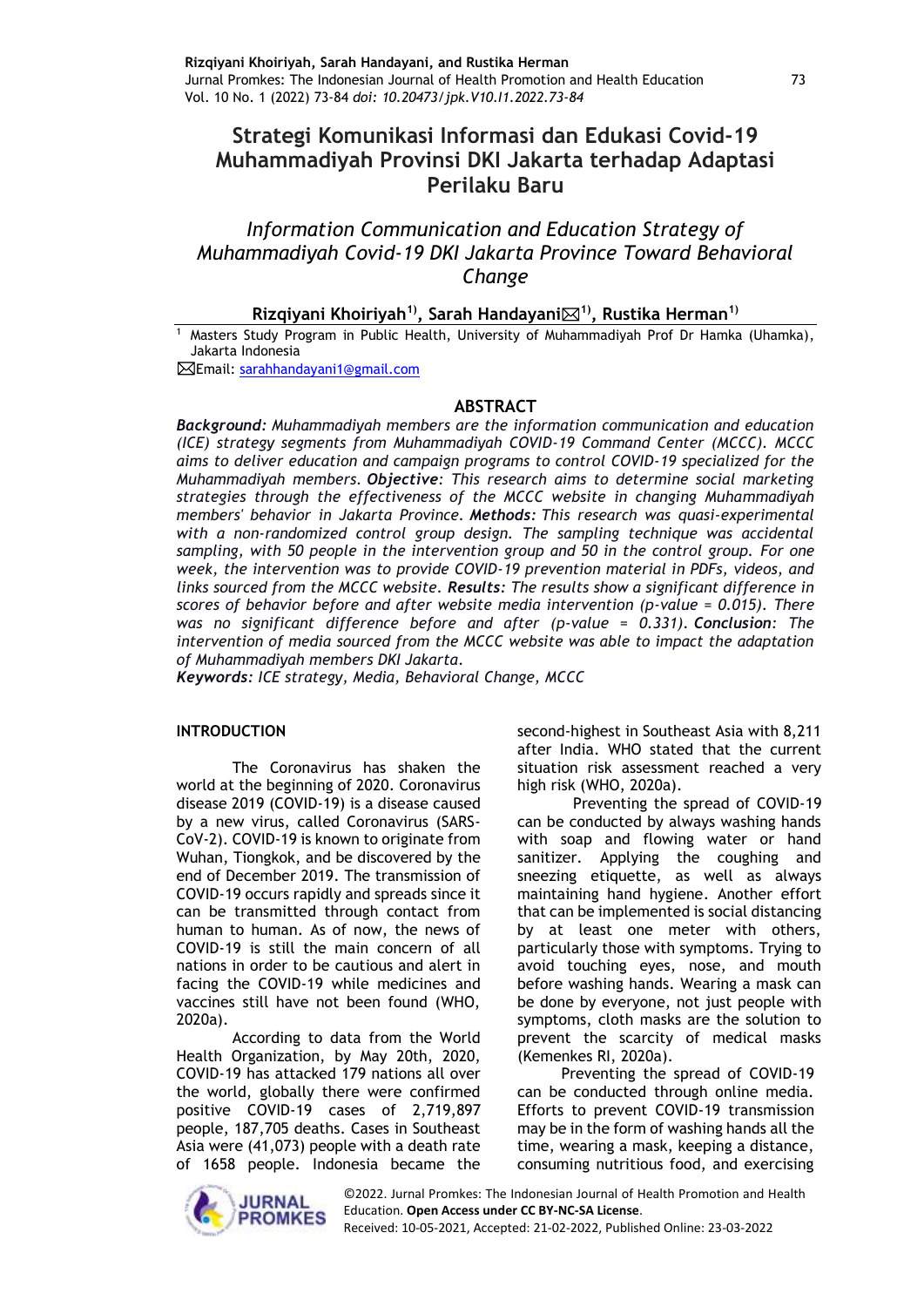regularly (Kemenkes RI, 2020b). In general, health promotion can be implemented through social media, television, film video, VCD, and powerpoint, or printed media like books, storybooks, leaflets, brochures (Quattrin, 2015).

Information Communication and Education (ICE) is already widely known by society, including activists/cadres. The CIE aims to allow the activists to choose, develop, and produce ICE materials according to the needs of the society. And the most important is how to utilize the ICE materials effectively for the efforts of increasing awareness and planting values of change that are more child responsive in the respective communities or work target regions (Sisparyadi, Antik and dkk, 2018). Behavioral change communication is an inseparable part of health promotion and one of the highly important strategies that must be implemented by health promoters in order to achieve public health goals (Yulia, 2018). Information Communication and Education (ICE) in public health is an approach to spread information widely. This has given a huge impact since the last few years to address social problems in public health. The problems were namely the danger of tobacco or smoking, stopping the spread of HIV/AIDS, malaria, and health problems (Nancy R. Lee, 2011).

ICE aims to improve knowledge, change attitudes, beliefs, values, and behaviors of an individual or group. Actively support a problem/issue and attempt to get support from other parties with children, parents, families, teachers, and members, as targets. (Sisparyadi, Antik and dkk, 2018).

According to research by Chin and Mansori conducted in 2018, social marketing intervention in society gave sufficient opportunity for a behavioral change. There was a relation between social marketing campaign success with the Theory of Planned Behavior, Social Cognitive Theory, Protection Motivation Theory, Health Belief Model, and Model of Communication, as the first step that needs to be understood (Chin and Mansori, 2018). Moreover, research about the impact of web media on students' balanced nutritional knowledge had an impact on students' balanced nutritional knowledge, balanced nutritional attitude, and balanced nutritional practice (Lathifa and Mahmudiono, 2019).

Social media is one of the platforms that can be utilized in ICE strategy. The most popular social media in Indonesia is Youtube in the first place (43%), followed by Facebook (41%), and WhatsApp (40%) (Yulia, 2018). Optimizing social media users in the field of health promotion is done by planning and segmenting the target audience. As well as conducting evaluations that assess health outcomes which are still relatively limited (Firestone *et al.*, 2017).

Muhammadiyah as an organization of Islamic and humanitarian movements attempts with the government in various sectors and supports every existing protocol. Based on the Declaration of the Central Leadership of Muhammadiyah Number 02/MLM/1.0/H/2020 about the Coronavirus Disease 2019 Outbreak that has formed the Muhammadiyah COVID-19 Command Center (MCCC) on March 14th, 2020 (MCCC, 2020). Muhammadiyah COVID-19 Command Center (MCCC) has been spread over 26 regions in Indonesia.

The DKI Jakarta region has become the main focus for COVID-19 development since the discovery of a positive patient for the first time in Depok. DKI Jakarta consists of Central Jakarta, East Jakarta, West Jakarta, North Jakarta, South Jakarta. Muhammadiyah regional administrator or Aisyiah was elected to be the administrator of the MCCC DKI Jakarta. This management is hoped to be able to help Muhammadiyah members in improving knowledge of prevention of COVID-19 transmission and reduction of food issues (Muhammadiyah COVID-19 Command Center, 2020).

Improving knowledge through online and offline information is being called out by the center MCCC to regions and areas. Website is one of the platform media provided by MCCC in hope that it can improve the knowledge and alertness of Muhammadiyah members in an attempt to prevent transmission and spread of COVID-19.

Based on the explanation above, one of the media produced by MCCC about behavioral change is a website. The website covers general knowledge on COVID-19 such as definition, symptoms, impacts, spread, prevention, and how to deal with the COVID-19. With this website, the researcher wanted to find out how the media intervention is able to improve knowledge and behavioral change of Muhammadiyah members in preventing the spread of COVID-19.

### **METHODS**

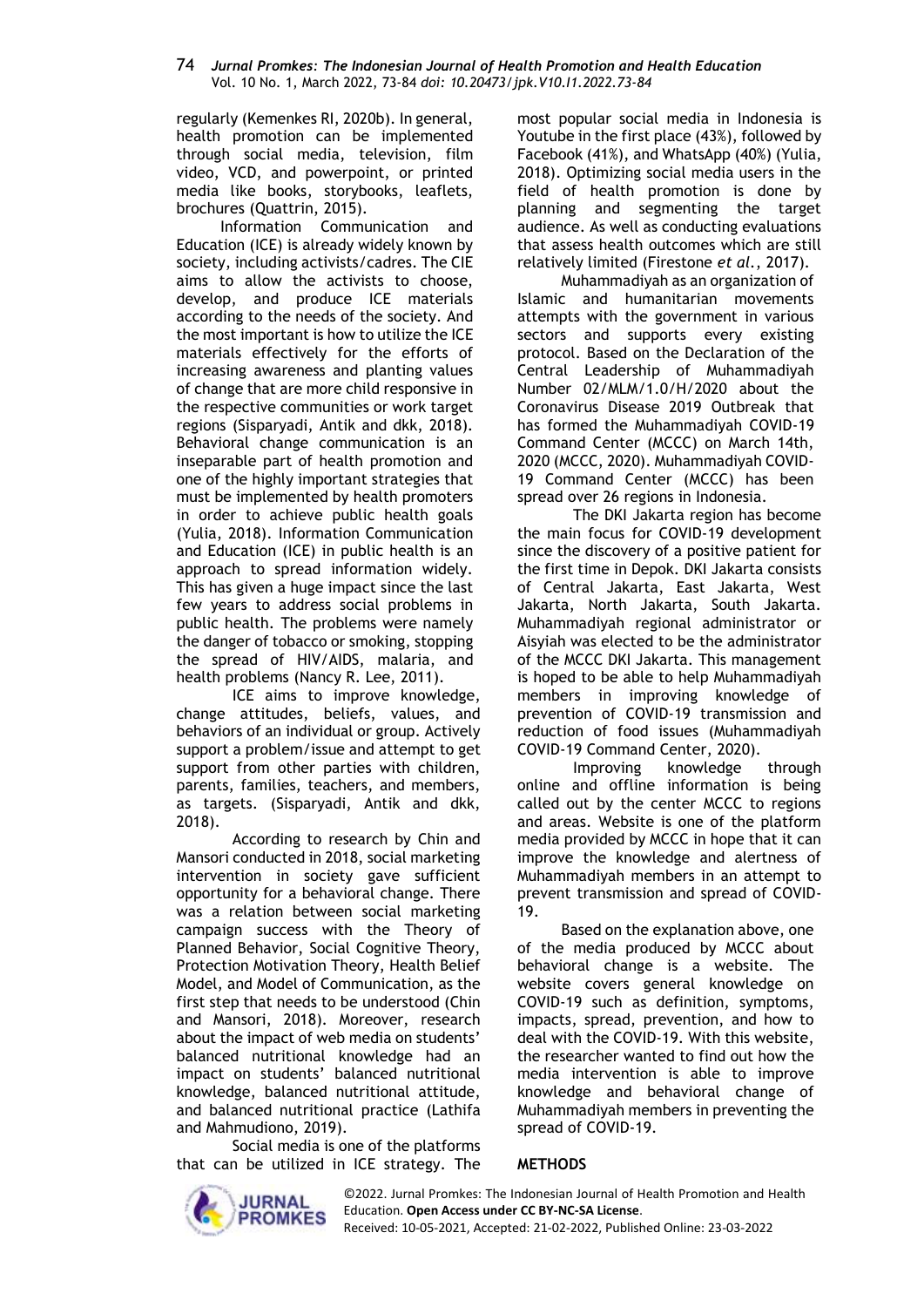Quasi-experimental with a pre-test and post-test non-randomized control group design. The sampling technique was accidental sampling. The population was Muhammadiyah members residing in Jakarta. Based on sample calculation, 50 people were in the intervention group and 50 people were in the control group.

This research was done in Central Jakarta, North Jakarta, South Jakarta, East Jakarta, and West Jakarta in July 2020. The inclusion criteria were Muhammadiyah members (Muhammadiyah college students in Jakarta region and regional/area Muhammadiyah members administrators), active in 1-2 years membership (both college students and regional/area administrators), active in social media (used internet), and willing to be respondents. The exclusion criteria were Muhammadiyah members DKI Jakarta inactive in an organization for less than 1 year.

Data were primary data collected from the results of filling out Google Form. The variables were behavioral change adaptation, age, sex, and information source that was the most often heard within the last 1 week.

In the intervention group, respondents were given materials on COVID-19 prevention in the form of PDF, video, and link sourced from the MCCC website for 1 week. The topics of the materials were comics on general guidelines for COVID-19, guidelines for congregational worship, guidelines for wearing cloth masks, guidance on caring for the corpses of COVID-19 patients, tips for maintaining mental health during the COVID-19 pandemic, COVID-19 is not a disgrace, stop stigma, tips for being physically and mentally healthy during the COVID-19 outbreak. The control group was given an education in the form of a short summary of the prevention efforts of COVID-19, introducing the MCCC website.

The mechanism to provide intervention to the intervention group was in several stages. The first stage consisted of filling out a Google Form questionnaire (pre-test). In the second stage, respondents were given materials through short education on COVID-19 and an introduction to the MCCC website. In the third stage, intervention was given through WhatsApp. The intervention was according to the information on the MCCC website. One week later, in the fourth stage, respondents were asked to fill out a post-test.

The intervention for the control group was in 3 stages. The first stage was a post-test conducted by filling out a Google Form questionnaire. The second stage was material provision through short education on COVID-19. A week after the education, respondents were asked to fill out another Google Form questionnaire (post-test).

## **RESULTS AND DISCUSSION**

Respondent characteristics in this research included area, sex, education, occupation, as follows. These characteristics are presented in Table 1.

| Table 1. | Respondent Characteristics |  |  |  |  |  |
|----------|----------------------------|--|--|--|--|--|
|          | According to Sex, Age,     |  |  |  |  |  |
|          | Education                  |  |  |  |  |  |

| Respondent<br><b>Characteristic</b><br>s | Media | Website<br><b>Treatment</b><br>(Experiment |    | <b>Education</b><br>Treatment<br>(Control) |
|------------------------------------------|-------|--------------------------------------------|----|--------------------------------------------|
|                                          | n     | %                                          | N  | %                                          |
| Sex                                      |       |                                            |    |                                            |
| Female                                   | 28    | 56                                         | 33 | 66                                         |
| Male                                     | 22    | 44                                         | 17 | 34                                         |
| Age                                      |       |                                            |    |                                            |
| Adult                                    | 74    | 48                                         | 40 | 80                                         |
| Elder                                    | 26    | 52                                         | 10 | 20                                         |
| <b>Education</b>                         |       |                                            |    |                                            |
| Junior High<br>School                    | 1     | $\overline{2}$                             | 0  | O                                          |
| Senior High<br>School                    | 9     | 18                                         | 3  | 6                                          |
| College                                  | 40    | 80                                         | 47 | 94                                         |

According to sex, the majority of subjects in the experimental group were female as many as 28 people (56%), likewise in the control group were 33 people (66%). Meanwhile, according to age, in the experimental group, the average were adults (21-45 years old) as many as 24 people (48%), elders (above 46 years old) as many as 26 people 952%), different from the control group where the majority were adults as many as 40 people (80%).

According to education, the majority in the experimental group had a high education of college, namely 40 people (80%), the same as the control group by 47 people (94%). It is shown in the



©2022. Jurnal Promkes: The Indonesian Journal of Health Promotion and Health Education. **Open Access under CC BY-NC-SA License**.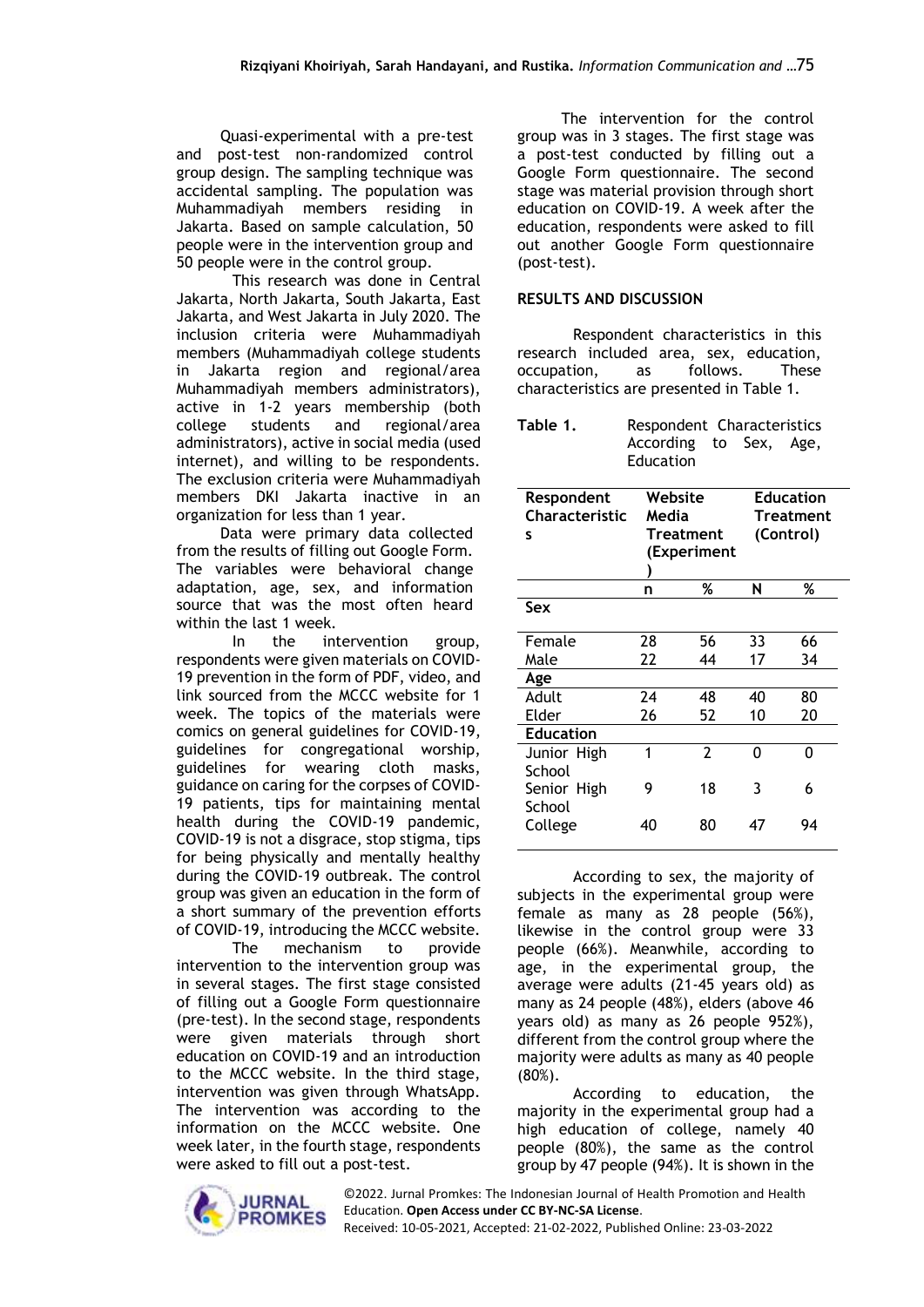control group that there was no respondent with the education of only junior high school.

| Table. 2             | Respondent |                     |                  |                  |  |
|----------------------|------------|---------------------|------------------|------------------|--|
|                      |            | Characteristics     | According        |                  |  |
|                      |            | to Area, Occupation |                  |                  |  |
| Respondent           | Website    |                     | <b>Education</b> |                  |  |
| Characteristic       | Media      |                     |                  | <b>Treatment</b> |  |
| s                    |            | <b>Treatment</b>    | (Control)        |                  |  |
|                      |            | (Experime           |                  |                  |  |
|                      | nt)        |                     |                  |                  |  |
|                      | Ν          | %                   | Ν                | %                |  |
| Area                 |            |                     |                  |                  |  |
| Central              | 5          | 10                  | 11               | 22               |  |
| Jakarta              |            |                     |                  |                  |  |
| North Jakarta        | 12         | 24                  | 16               | 32               |  |
| West Jakarta         | 7          | 14                  | 6                | 12               |  |
| South Jakarta        | 14         | 28                  | 12               | 24               |  |
| East Jakarta         | 12         | 24                  | 5                | 10               |  |
| <b>Occupation</b>    |            |                     |                  |                  |  |
| <b>Health Worker</b> | 4          | 8                   | 10               | 20               |  |
| Teacher/Lectu        | 22         | 44                  | 18               | 36               |  |
| rer                  |            |                     |                  |                  |  |
| Civil Servant        | 1          | $\overline{2}$      | 4                | 8                |  |
| Private              | 6          | 12                  | 5                | 10               |  |
| Employee             |            |                     |                  |                  |  |
| Entrepreneur         | 10         | 20                  | 0                | 0                |  |
| Freelance            | 0          | 0                   | $\overline{2}$   | 4                |  |

Respondent characteristics in the experimental group according to area show that the majority were from South Jakarta by 14 people (28%), while the least respondents were from West Jakarta by 7 people (1%). In the control group, the most were from East Jakarta as many as 16 people (32%), and the least respondents were from East Jakarta as many as 5 people (10%). According to education, the majority of subjects in the experimental group had a high education of college by 40 people (80%).

In the experimental group, the subject occupation of teacher/lecturer amounted to 22 people (44%), while entrepreneur amounted to 10 people (20%). For the control group, teacher/lecturer was 18 people (36%), while health worker was 10 people (20%). It is shown in the control group that there was no respondent of private employee occupation.

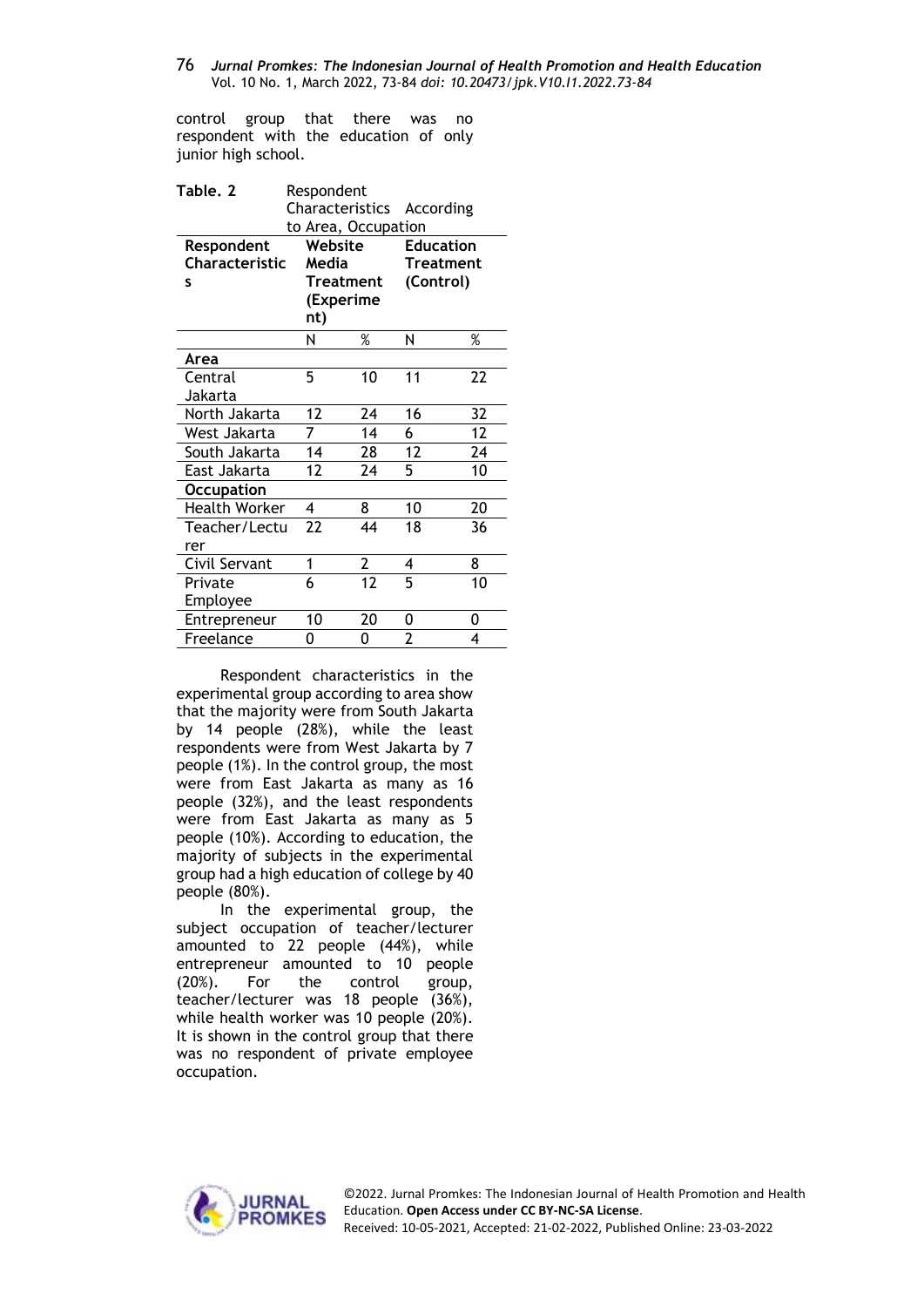| <b>Behavioral Change</b>    | Intervention Group (Website) |                |                |                |                 | <b>Control Group (Education)</b> |                |                         |  |
|-----------------------------|------------------------------|----------------|----------------|----------------|-----------------|----------------------------------|----------------|-------------------------|--|
| Adaptation                  |                              | Pre-test       |                |                |                 | Post-test                        |                |                         |  |
|                             | n                            | %              | n              | %              | n               | %                                | N              | %                       |  |
| <b>Wearing a Mask</b>       |                              |                |                |                |                 |                                  |                |                         |  |
| Never                       | 1                            | $\overline{2}$ | 1              | $\overline{2}$ | 1               | $\overline{2}$                   | 1              | $\overline{2}$          |  |
| Seldom                      | 14                           | 28             | $\overline{3}$ | 6              | $\overline{2}$  | $\overline{\mathbf{A}}$          | $\overline{2}$ | $\overline{\mathbf{4}}$ |  |
| <b>Often</b>                | 35                           | 70             | 19             | 38             | 15              | 30                               | 18             | 36                      |  |
| Always                      | 1                            | $\overline{2}$ | 27             | 54             | 32              | 64                               | 29             | 58                      |  |
| <b>Washing Hands</b>        |                              |                |                |                |                 |                                  |                |                         |  |
| Never                       |                              |                |                |                | 1               | $\overline{2}$                   | 1              | $\overline{2}$          |  |
| Seldom                      | 10                           | 20             | 4              | $\overline{8}$ | $\overline{5}$  | 10                               | $\overline{2}$ | 4                       |  |
| Often                       | 24                           | 48             | 16             | 32             | 20              | 40                               | 23             | 46                      |  |
| Always                      | 16                           | 32             | 30             | 60             | 24              | 48                               | 24             | 48                      |  |
| <b>Shaking Hands</b>        |                              |                |                |                |                 |                                  |                |                         |  |
| Never                       |                              | 8              |                |                |                 |                                  |                |                         |  |
| Seldom                      | 34                           | 68             | 12             | 24             | 5               | 10                               | 5              | 10                      |  |
| <b>Often</b>                | $\overline{12}$              | 24             | 30             | 60             | $\overline{29}$ | 58                               | 35             | 70                      |  |
| Always                      | $\overline{4}$               | 8              | 8              | 16             | 16              | 32                               | 10             | 20                      |  |
| Joining a Gathering         |                              |                |                |                |                 |                                  |                |                         |  |
| Never                       |                              |                | 12             | 24             |                 |                                  |                |                         |  |
| Seldom                      | 5                            | 10             | 28             | 56             | 12              | 24                               | 9              | 18                      |  |
| Often                       | $\overline{30}$              | 60             | 9              | 18             | 26              | 52                               | 29             | 58                      |  |
| Always                      | 15                           | 30             | 1              | $\overline{2}$ | 12              | 24                               | 12             | 24                      |  |
| <b>Using Transportation</b> |                              |                |                |                |                 |                                  |                |                         |  |
| Never                       |                              | 6              | 28             | 56             | 1               | $\overline{2}$                   | 1              | $\overline{2}$          |  |
| Seldom                      | $\overline{5}$               | 10             | 11             | 22             | 8               | 16                               | 7              | 14                      |  |
| Often                       | 12                           | 24             | 5              | 10             | 15              | 30                               | 15             | 30                      |  |
| Always                      | 30                           | 60             | 6              | 12             | 26              | 52                               | 27             | 54                      |  |

### **Table 3**. Behavioral Change

Table 3 displays that the habit of wearing a mask in the intervention group was different in value from pre-test and post-test. On pre-test of the intervention group, the majority of Muhammadiyah members who often used a mask were 35 people (70%), and on post-test, the majority who always used a mask were 27 people (54%). In the control group, on pre-test and post-test, there was 1 person (2%) who never wore a mask, while on the always category was 32 people (64%) and post-test was 29 people (58%). This might happen because the post-test group tended to choose not to use a mask, whereas, in reality, they already received information. The delivery of promotional materials was influenced by an attractive presentation.

The intervention group on the habit of washing hands had the most prominent score in the pre-test group by as many as 24 people (48%), on the post-test of always washing hands was 30 people (60%).

Meanwhile, in the control group there was 1 person (2%) who never washed their hands precisely on pre-test and post-test. Even though the improvement of behavioral change was not that significant, it is evident that there was a change in the understanding of the habit of washing hands which in the end resulted in behavioral change.

The habit of shaking hands in the intervention group on pre-test of never was 4 people (8%), while on post-test of still often shaking hands was 30 people (60%). In the control group, often was 29 people (58%), and always was 10 people (20%). In the intervention group on the question of joining a gathering, Muhammadiyah members on post-test of never amounted to 12 people (24%). Meanwhile, in the control group, the majority of often was 26 people (52%) on pre-test, and on post-test was 29 people (58%). In the intervention group, the majority of Muhammadiyah members



©2022. Jurnal Promkes: The Indonesian Journal of Health Promotion and Health Education. **Open Access under CC BY-NC-SA License**.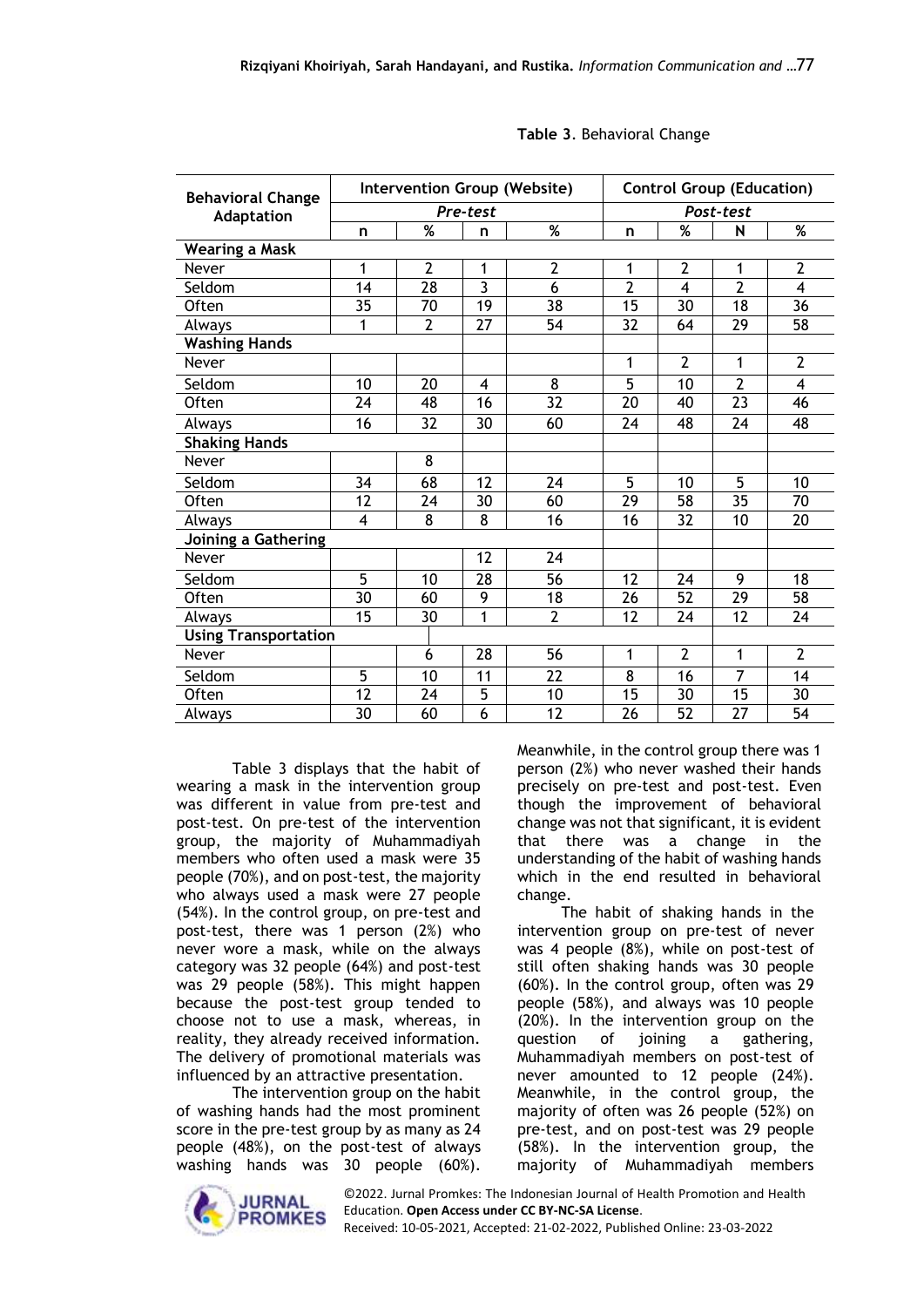always used transportation as many as 30 people (60%) on pre-test, while never used public transportation as many as 28 people (56%) on post-test. The many choices of transportation made Muhammadiyah members chose to use transportation for convenience in activities.

**Table 4.** Behavioral Change Adaptation of Muhammadiyah Members

| Variable                   |                   |    | <b>Website Media</b><br><b>Treatment</b><br>(Intervention) | <b>Education Treatment</b><br>(Control) |    |  |
|----------------------------|-------------------|----|------------------------------------------------------------|-----------------------------------------|----|--|
|                            |                   | n  | %                                                          | n                                       | %  |  |
| Pre-test                   |                   |    |                                                            |                                         |    |  |
| Adequate                   | Behavioral        | 25 | 50                                                         | 20                                      | 40 |  |
| Adaptation                 |                   | 25 | 50                                                         | 30                                      | 60 |  |
| Good Behavioral Adaptation |                   |    |                                                            |                                         |    |  |
| Post-test                  |                   |    |                                                            |                                         |    |  |
| Adequate                   | <b>Behavioral</b> | 17 | 34                                                         | 26                                      | 34 |  |
| Adaptation                 |                   | 33 | 66                                                         | 24                                      | 66 |  |
| Good Behavioral Adaptation |                   |    |                                                            |                                         |    |  |

In Table 4 of behavioral adaptation categories on pre-test of the intervention group (Pratamawati and Alfiah, 2017), website media had the same percentage which was adequate behavioral adaptation of 50 people (50%). On the results of posttest in the intervention group, there was a difference between adequate behavioral adaptation of 17 people (34%) and good adaptation of 33 people (66%). In the control group, it is shown that pre-test for adequate behavioral adaptation was 20 people (40%), good behavioral adaptation was 30 people (60%). Meanwhile, on posttest, adequate behavioral adaptation was 26 people (34%), and good behavioral adaptation was 24 people (66%).

|                                 |                      |    | <b>Intervention Group</b> |    |           | <b>Control Group</b> |             |    |                |  |
|---------------------------------|----------------------|----|---------------------------|----|-----------|----------------------|-------------|----|----------------|--|
|                                 | <b>Type of Media</b> |    | (Website)                 |    |           |                      | (Education) |    |                |  |
|                                 |                      |    | Pre-test                  |    | Post-test |                      | Pre-test    |    | Post-test      |  |
|                                 |                      | n  | %                         | n  | %         | N                    | %           | n  | %              |  |
| <b>Television</b>               |                      |    |                           |    |           |                      |             |    |                |  |
| Never                           |                      | 1  | $\overline{2}$            | 2  | 4         | 6                    | 12          | 7  | 14             |  |
| Seldom                          |                      | 16 | 32                        | 14 | 28        | 12                   | 24          | 12 | 24             |  |
| Often                           |                      | 25 | 50                        | 24 | 48        | 22                   | 44          | 22 | 44             |  |
| Always                          |                      | 8  | 16                        | 10 | 20        | 10                   | 20          | 9  | 18             |  |
| Radio                           |                      |    |                           |    |           |                      |             |    |                |  |
|                                 | Never                | 20 | 40                        | 19 | 38        | 20                   | 40          | 19 | 38             |  |
|                                 | Seldom               | 22 | 44                        | 22 | 44        | 20                   | 40          | 20 | 40             |  |
|                                 | Often                | 6  | 12                        | 5  | 10        | 7                    | 14          | 10 | 20             |  |
|                                 | Always               | 2  | 4                         | 4  | 8         | 3                    | 6           | 1  | $\overline{2}$ |  |
| <b>Social Media Online News</b> |                      |    |                           |    |           |                      |             |    |                |  |
|                                 | Never                | 0  | 0                         | 0  | 0         | 3                    | 6           | 3  | 6              |  |
|                                 |                      |    |                           |    |           |                      |             |    |                |  |

#### **Table. 5** Most Accessed Information Source in the Last One Week

©2022. Jurnal Promkes: The Indonesian Journal of Health Promotion and Health Education. **Open Access under CC BY-NC-SA License**.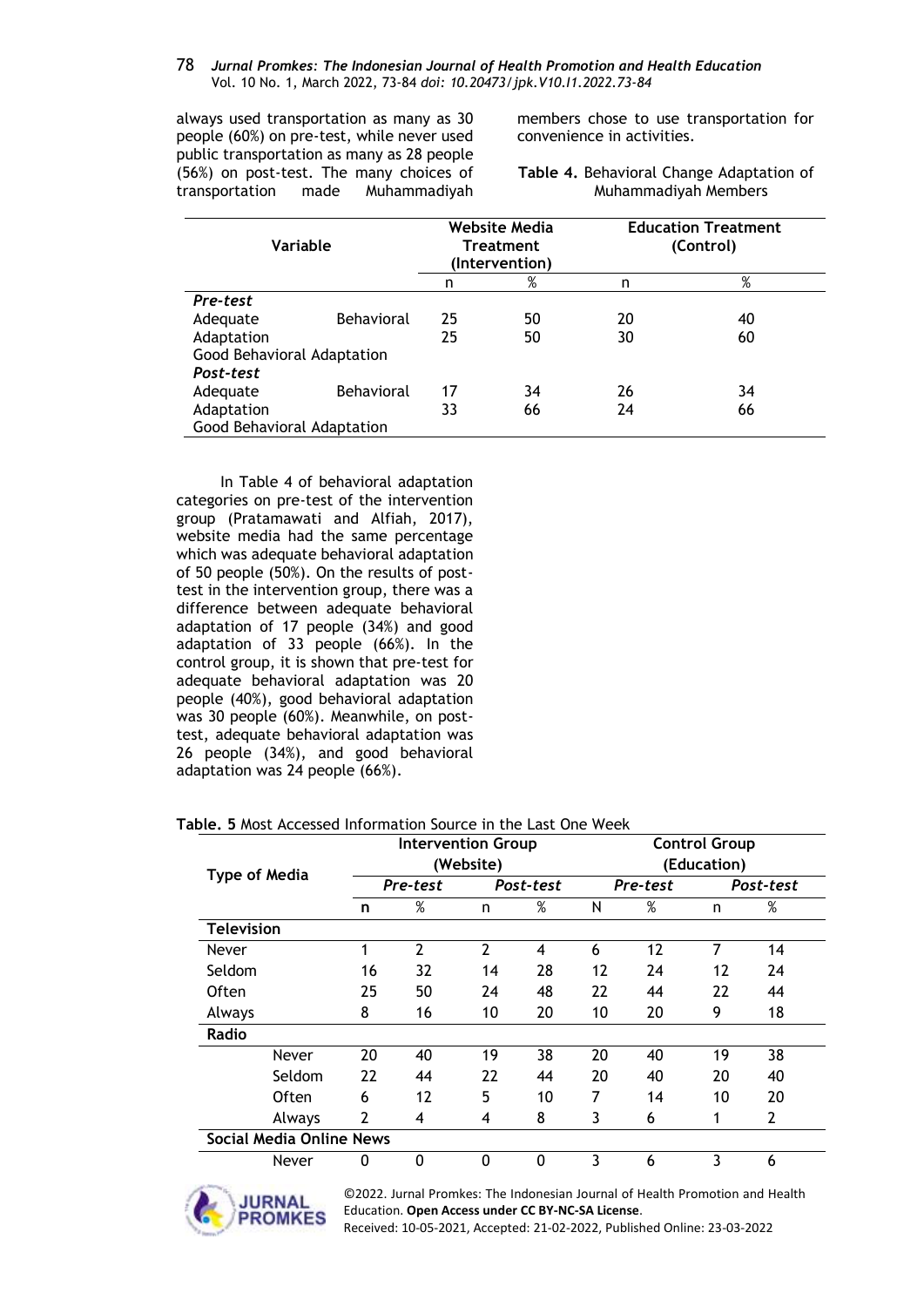|                      |                                          | <b>Intervention Group</b> |              |                |                 | <b>Control Group</b>    |                |                |                |  |
|----------------------|------------------------------------------|---------------------------|--------------|----------------|-----------------|-------------------------|----------------|----------------|----------------|--|
| <b>Type of Media</b> |                                          | (Website)                 |              |                |                 |                         | (Education)    |                |                |  |
|                      |                                          |                           | Pre-test     |                | Post-test       |                         | Pre-test       |                | Post-test      |  |
|                      |                                          | n                         | $\%$         | n              | %               | N                       | $\%$           | n              | $\%$           |  |
|                      | Seldom                                   | $\overline{10}$           | 20           | $\overline{9}$ | $\overline{18}$ | $\overline{2}$          | 4              | $\overline{3}$ | $\overline{6}$ |  |
|                      | Often                                    | 24                        | 48           | 22             | 44              | 24                      | 48             | 25             | 5              |  |
|                      | Always                                   | 16                        | 32           | 19             | 38              | 21                      | 42             | 19             | 38             |  |
| <b>Printed Media</b> |                                          |                           |              |                |                 |                         |                |                |                |  |
|                      | Never                                    | 16                        | 32           | 14             | 28              | 10                      | 20             | 10             | 20             |  |
|                      | Seldom                                   | 21                        | 42           | 20             | 40              | 28                      | 56             | 27             | 54             |  |
|                      | Often                                    | 10                        | 20           | 13             | 26              | 10                      | 20             | 11             | 22             |  |
|                      | Always                                   | 3                         | 6            | 3              | 6               | $\overline{2}$          | 4              | $\overline{2}$ | 4              |  |
| <b>WHO</b>           |                                          |                           |              |                |                 |                         |                |                |                |  |
|                      | Never                                    | 11                        | 22           | 12             | 24              | 5                       | 10             | 5              | 10             |  |
|                      | Seldom                                   | 23                        | 46           | 18             | 36              | 23                      | 46             | 20             | 40             |  |
|                      | Often                                    | 13                        | 26           | 16             | 32              | 17                      | 34             | 22             | 44             |  |
|                      | Always                                   | 3                         | 6            | 4              | 8               | 5                       | 10             | 3              | 6              |  |
| Indonesian           |                                          |                           |              |                |                 |                         |                |                |                |  |
|                      | Ministry                                 |                           |              |                |                 |                         |                |                |                |  |
|                      | of Health                                |                           |              |                |                 |                         |                |                |                |  |
|                      | Never                                    | 5                         | 10           | 4              | 8               | 3                       | 6              | 3              | 6              |  |
|                      | Seldom                                   | 19                        | 38           | 17             | 34              | 17                      | 34             | 15             | 30             |  |
|                      | Often                                    | 22                        | 44           | 25             | 50              | 21                      | 42             | 25             | 50             |  |
|                      | Always                                   | 4                         | 8            | 4              | 8               | 9                       | 18             | 7              | 14             |  |
| Indonesian           |                                          |                           |              |                |                 |                         |                |                |                |  |
|                      | <b>National</b>                          |                           |              |                |                 |                         |                |                |                |  |
|                      | <b>Board</b> for                         |                           |              |                |                 |                         |                |                |                |  |
|                      | <b>Disaster</b>                          |                           |              |                |                 |                         |                |                |                |  |
|                      | Managem                                  |                           |              |                |                 |                         |                |                |                |  |
|                      | ent                                      |                           |              |                |                 |                         |                |                |                |  |
|                      | Never                                    | 1                         | $\mathbf{2}$ | $\mathbf{1}$   | $\overline{2}$  | $\overline{2}$          | $\overline{4}$ | $\overline{2}$ | $\overline{4}$ |  |
|                      | Seldom                                   | 17                        | 34           | 15             | 30              | 15                      | 30             | 16             | 32             |  |
|                      | Often                                    | 24                        | 48           | 27             | 54              | 24                      | 48             | 25             | 50             |  |
|                      | Always                                   | 8                         | 16           | 7              | 14              | 9                       | 18             | 7              | 14             |  |
| <b>MCCC</b>          |                                          |                           |              |                |                 |                         |                |                |                |  |
|                      | Never                                    | 11                        | 22           | 5              | 10              | 10                      | 20             | 11             | 22             |  |
|                      | Seldom                                   | 17                        | 34           | 15             | 30              | 20                      | 40             | 18             | 36             |  |
|                      | Often                                    | 18                        | 36           | 24             | 48              | 16                      | 32             | 17             | 34             |  |
|                      | Always                                   | $\overline{\mathbf{4}}$   | 8            | 6              | 12              | $\overline{\mathbf{4}}$ | 8              | 4              | 8              |  |
|                      | <b>Community Leader/Religious Leader</b> |                           |              |                |                 |                         |                |                |                |  |
|                      | Never                                    | 4                         | 8            | $\overline{7}$ | 14              | 10                      | 20             | 10             | 20             |  |
|                      | Seldom                                   | 44                        | 88           | 19             | 38              | 26                      | 52             | 24             | 48             |  |
|                      | Often                                    | $\mathbf{2}$              | 4            | 22             | 44              | 11                      | 22             | 13             | 26             |  |
|                      | Always                                   | 4                         | 8            | $\overline{2}$ | 4               | 3                       | 6              | 3              | 6              |  |
|                      | <b>Government Spokesperson</b>           |                           |              |                |                 |                         |                |                |                |  |
|                      | Never                                    | 10                        | 20           | 8              | 16              | $\overline{7}$          | 14             | $\overline{7}$ | 14             |  |
|                      | Seldom                                   | 15                        | 30           | 16             | 32              | 19                      | 38             | 18             | 36             |  |
|                      | Often                                    | 20                        | 40           | 19             | 38              | 23                      | 46             | 24             | 48             |  |
|                      | Always                                   | 5                         | 10           | 7              | 14              | 1                       | $\overline{2}$ | $\mathbf{1}$   | $\overline{2}$ |  |
| Influencer           |                                          |                           |              |                |                 |                         |                |                |                |  |
|                      |                                          | 8                         | 16           | 10             | 20              | $\overline{7}$          | 14             | $\overline{7}$ | 14             |  |
|                      | Never                                    | രാറാ                      | میں ا        | エト             |                 |                         | طة ادما        |                |                |  |



©2022. Jurnal Promkes: The Indonesian Journal of Health Promotion and Health Education. **Open Access under CC BY-NC-SA License**.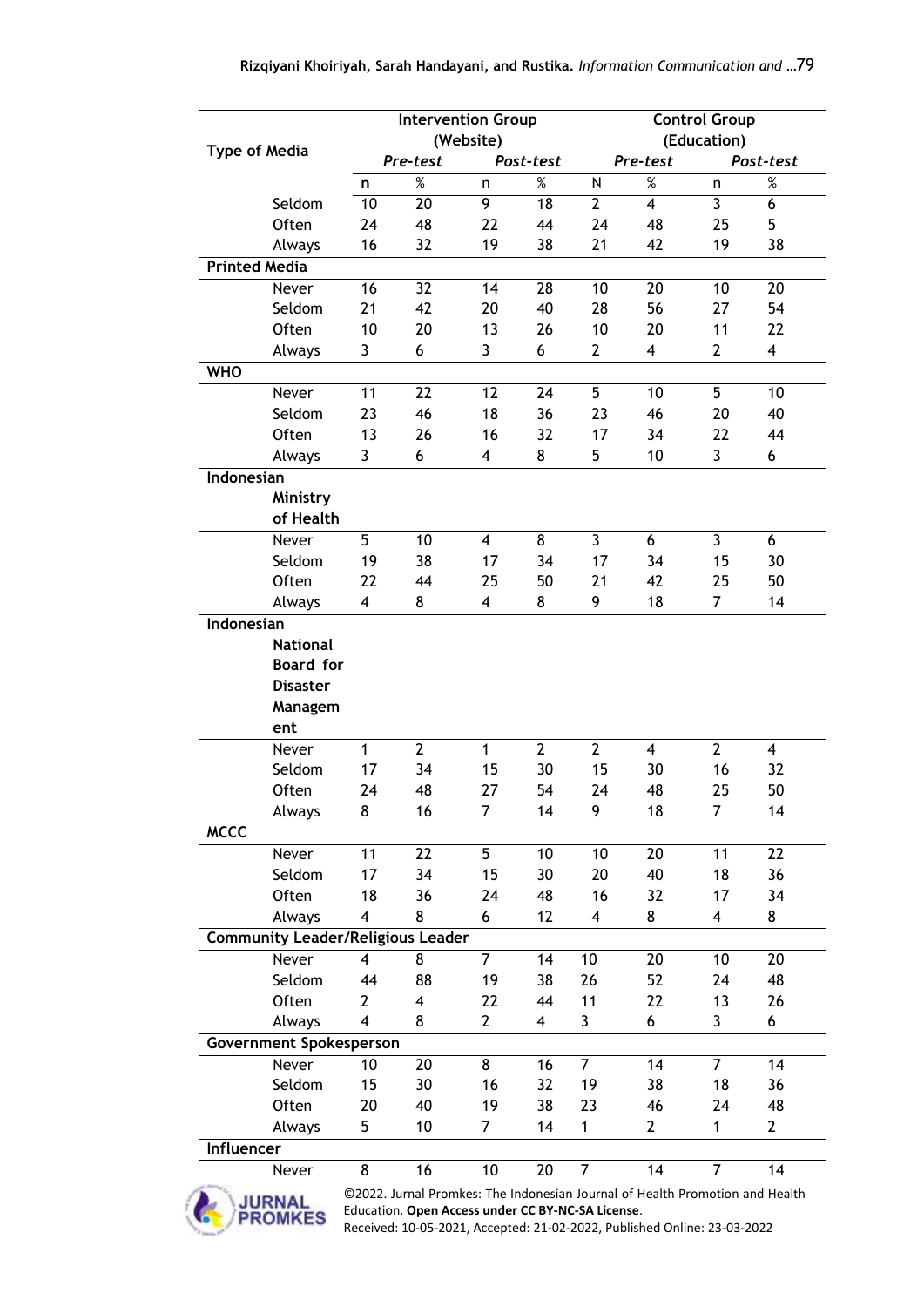| <b>Type of Media</b> |        |    | <b>Intervention Group</b><br>(Website) |           |    |    | <b>Control Group</b><br>(Education) |    |           |  |
|----------------------|--------|----|----------------------------------------|-----------|----|----|-------------------------------------|----|-----------|--|
|                      |        |    | Pre-test                               | Post-test |    |    | Pre-test                            |    | Post-test |  |
|                      |        | n  | %                                      | n         | %  | Ν  | $\%$                                | n  | $\%$      |  |
|                      | Seldom | 17 | 34                                     | 17        | 34 | 26 | 52                                  | 23 | 46        |  |
|                      | Often  | 20 | 40                                     | 18        | 36 | 14 | 28                                  | 17 | 34        |  |
|                      | Always | 5  | 10                                     | 5         | 10 | 3  | 6                                   | 3  | 6         |  |
| Peer                 |        |    |                                        |           |    |    |                                     |    |           |  |
|                      | Never  | 10 | 20                                     | 11        | 22 | 16 | 32                                  | 2  | 4         |  |
|                      | Seldom | 18 | 36                                     | 18        | 36 | 21 | 42                                  | 23 | 46        |  |
|                      | Often  | 18 | 36                                     | 16        | 32 | 8  | 16                                  | 18 | 36        |  |
|                      | Always | 4  | 8                                      | 5         | 10 | 5  | 10                                  | 7  | 14        |  |

80 *Jurnal Promkes: The Indonesian Journal of Health Promotion and Health Education* Vol. 10 No. 1, March 2022, 73-84 *doi: 10.20473/jpk.V10.I1.2022.73-84*

According to Table 5, it is shown that the majority of Muhammadiyah members in DKI Jakarta seldom listened to the radio, both in the intervention group on pre-test 44% and post-test 44%, and in the control group on pre-test and posttest, which was 40%, within the last one week. In addition, Muhammadiyah members in DKI Jakarta generally never listened to the radio. In the intervention group on pre-test of often reading online news was 48% and post-test of always reading online news was 38%. In the control group, Muhammadiyah members in DKI Jakarta generally often read online news as many as 48% on pre-test, and 50% on post-test.

In the intervention group, pre-test of never reading printed media was 32% and post-test of always reading online media was 28%. In the control group, Muhammadiyah members in DKI Jakarta generally often read online media as many as 56% on pre-test, and 54% on post-test.

In the intervention group on pretest, seldom sourcing WHO was 46%, posttest was 36%. Meanwhile, in the control group, Muhammadiyah members in DKI Jakarta generally often utilized WHO information as many as 34% on pre-test, and 44% on post-test. Muhammadiyah members in the intervention group on pretest for information source of Indonesian Ministry of Health were 46% and post-test were 36%. In the control group, Muhammadiyah members in DKI Jakarta often sourcing the Indonesian Ministry of Health were 42% on pre-test, and 50% on post-test. In the intervention group for often utilizing Indonesian National Board for Disaster Management as information source on pre-test amounted to 48% and 54% on post-test. In the control group,

Muhammadiyah members in DKI Jakarta generally had the same percentages in often utilizing Indonesian National Board for Disaster Management as information source by 48% on pre-test, and 54% on posttest.

In the intervention group on pretest, often utilizing MCCC as an information source was 36%, and post-test was 48%. Meanwhile, on pre-test, there were still some who never utilized MCCC by 22%, and on post-test by 10%. In the control group, Muhammadiyah members in DKI Jakarta generally seldom utilized MCCC as an information source, as many as 40% on pretest, and 36% on post-test. Often utilizing information from a spokesperson as a source was 40% in the intervention group on pretest, and 38% on post-test. Also, on pre-test of always utilizing information from a spokesperson was 10%, and post-test was 14%.

Muhammadiyah members in DKI Jakarta in the intervention group on pretest seldom utilized information from a religious leader and community leader by 88%, and on post-test by 38%. Also, on pretest, never utilized information amounted to 8%, and on post-test amounted to 14%. In the intervention group on post-test, seldom and often utilizing information from a peer were both 36%, and post-test of often was 36%. Also on pre-test of never utilizing information was 8%, and on post-test was 14%. In the control group, Muhammadiyah members in DKI Jakarta generally seldom discussed with a peer as an information source as many as 42% on pre-test and 46% on post-test.

Due to the many information media, Muhammadiyah members could choose freely which information source to refer to. Research results indicated that accessing television, social media online

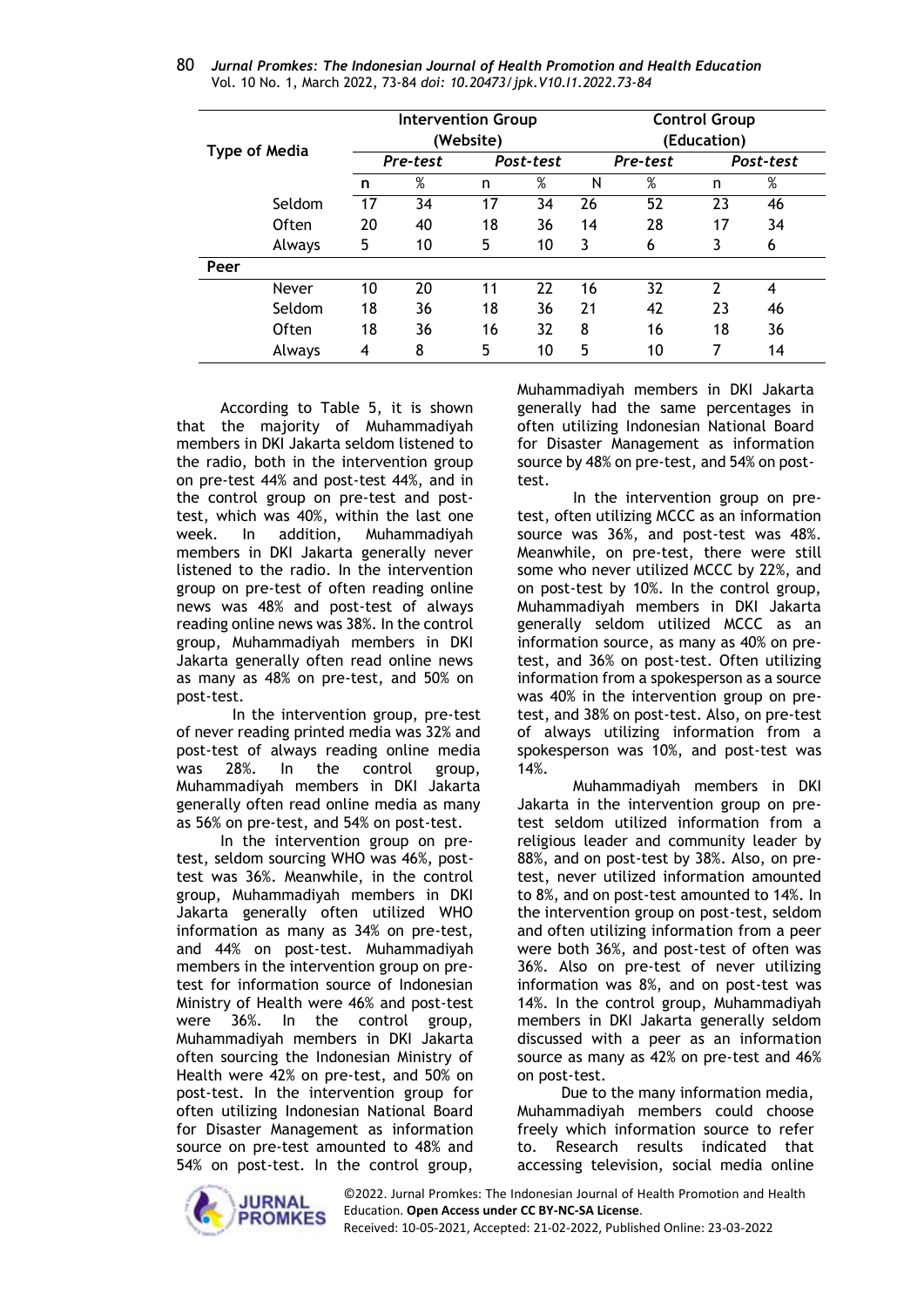news, Indonesian Ministry of Health, community leader/religious leader resulted in an almost similar interest to access MCCC.

**Table 6. Results of Variable Analysis with Wilcoxon Test**

|                   | Interventio | Control |
|-------------------|-------------|---------|
|                   | n           |         |
| Sig. pre-<br>post | 0.015       | 0.331   |
|                   | $-2.424b$   | -.972h  |

Results of Wilcoxon test show that scores of pre-test and post-test in the intervention group can be concluded that the intervention group had a difference before and after being given Website Media information for 1 week. Meanwhile, scores of pre-test and post-test of the control group can be concluded that the control group had no difference before and after education was conducted.

### **a. Behavioral Change Adaptation**

Muhammadiyah has become one of the organizations that took a serious step in preventing the spread of COVID-19 (MCCC, 2020). A control effort is shown from the Government's appeal to solve the outbreak together. In reality, there is still a lot in society, particularly Muhammadiyah members in DKI Jakarta, that does not respect the appeal (Buana, 2017).

During the pandemic, Indonesian members must live according to a new life order, which is able to make peace with COVID-19. The new life order is also known as New Normal with the purpose of keeping society productive and safe from COVID-19 in the pandemic (Kemenkes RI, 2020a). Adaptation of a new habit is believed to be powerful in preventing COVID-19 transmission by wearing a mask, washing hands, keeping distance, not shaking hands, as well as not gathering with many people (WHO, 2020b)

Muhammadiyah COVID-19 Command Center (MCCC) exists to help Muhammadiyah members to adapt by giving up-to-date information through a website, social media, and virtual activities. The wide coverage of Muhammadiyah members in DKI Jakarta requires the formation of regional MCCC, which is for DKI Jakarta. In observing the optimization of the role of regional MCCC, particularly in the spread of information on COVID-19 prevention, it is hoped to be able to result in a new good habit.

The majority of Muhammadiyah members in DKI Jakarta that participated in this research already had pretty good scores of behavioral adaptation. This is shown from the results of pre-test of the intervention group, which was that Website Media had an adequate behavioral adaptation, by 50%. It was proven that after giving intervention for 1 week, there was an increase in the posttest scores by 66%. Based on research by Maher *et al.* (2017), there was simple proof that intervention with social media may be effective. However, further research is needed to determine the maximization of media retention and its involvement or whether behavioral change is sustainable in the long term (Giordano *et al.*, 2017).

Research by Nazir *et al* in 2020 stated that social media exposure did not have a significant and direct impact on prevention behavior. Social media exposure impacted prevention behavior indirectly through awareness and information exchange (Nazir *et al.*, 2020). A different thing is evident in the results of this research, that there was a significant impact on behavioral adaptation after giving website media information for 1 week, where this became a time limitation in the research.

The contribution of social media in giving an impact to behavioral change adaptation shows a positive relation. Whereas in research by Allington *et al.*  (2020), a positive relation was found between health protection behavior and the use of broadcasting media as an information source (Allington *et al.*, 2020). Not only helping with health protection, but Taeo *et al*. (2020) also initiated teeth health and mouth health information during the COVID-19 pandemic, by facilitating mouth health communication and efficiently forming public care through social media (Tao *et al.*, 2020).

Furthermore, awareness and information exchange had a significant and direct impact on prevention behavior (Nazir et al., 2020). In a pandemic situation like the COVID-19 outbreak, social media becomes the most sought-after information collection source. However, thousands of people spread information, sensationalism, rumors, misinformation, and disinformation, hence it is very important for the government and experts to fight the

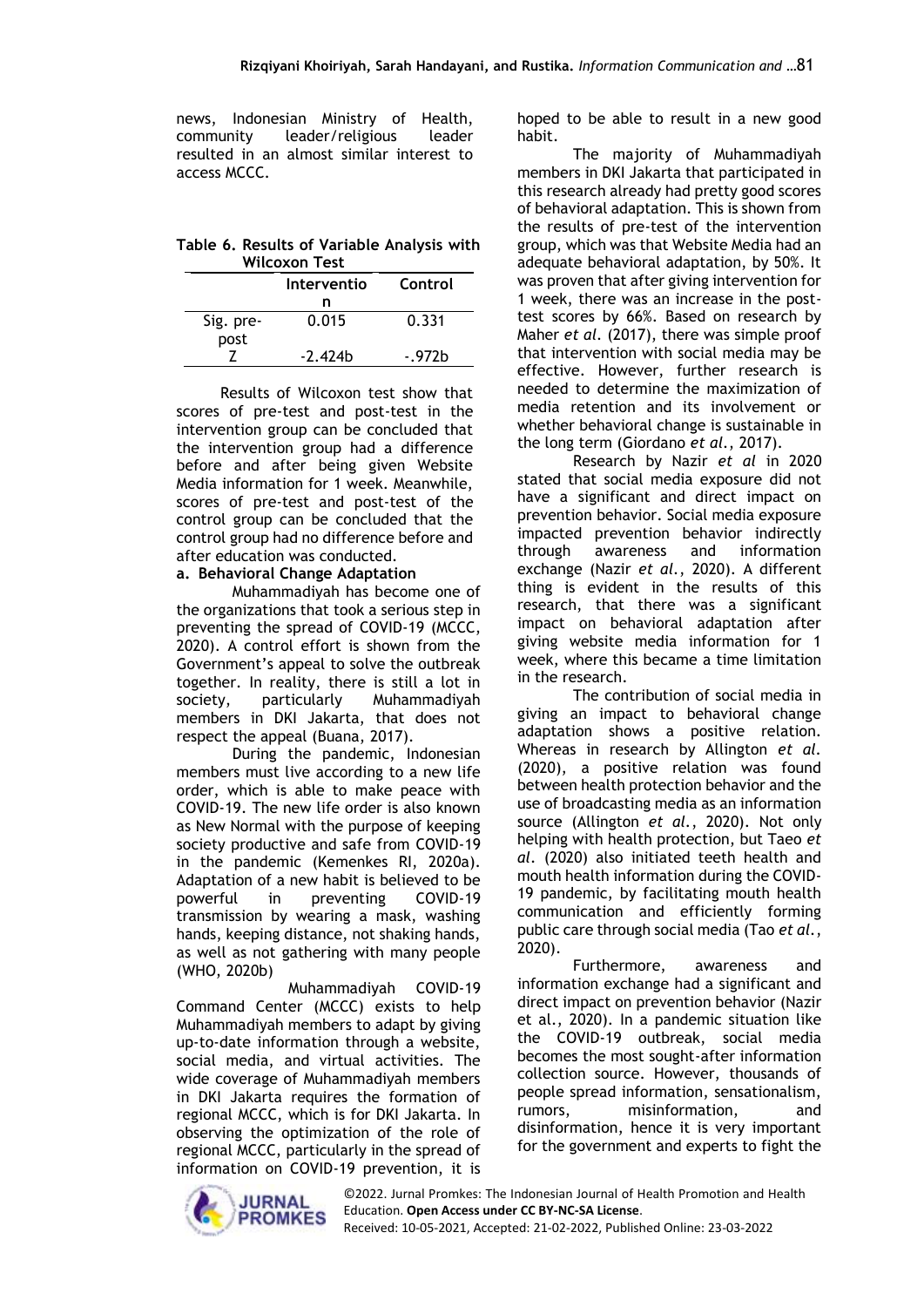pandemic and infodemic (Duraisamy, Brindha, Jayaseelan Rathinaswamy, 2020).

The many types of information made Muhammadiyah members in DKI Jakarta use television more often than radio, online news, and printed media. The variety of information is susceptible to misinformation and hoax, therefore active and effective professionals and health authorities are needed to be on social media. As the development of social media users compared to only education. During a crisis, public health literacy improvement for the long term is the most recommended strategy to address problems related to misinformation (Bastani and Bahrami, 2020).

The peculiarity of this pandemic is not only that the virus itself spreads very quickly, but also there is information—and misinformation—about the outbreak (Larson, 2018). Therefore, the panic that arises among the public has triggered the situation to be more of a crisis (Wilson and Chen, 2020). WHO has created a website page functional to bust the myths for addressing and correcting misinformation on COVID-19. Misinformation often results in mass panic, which can only be countered with information (The Lancet, 2020). However, as a consideration, this research can be used as a support in making decisions.

### **CONCLUSION**

MCCC media was able to provide increased knowledge according to the obtained results, as follows; in the intervention group, there was a difference in scores of behavior before and after being given website media intervention for 1 week. The hope that the website can give an impact on respondent behavioral change became one of the achieved indicators that the website and the many interventions outside the research also impacted the behavior of Muhammadiyah members in getting COVID-19 information.

During the preparation and implementation of activities in DKI regional MCCC, there was a lack of collaboration with various parties such the Aisyiah Health Council and PCA. The provision of education and information was already good and optimum for Muhammadiyah members who owned communication devices, however, special

attention for Muhammadiyah members who could not access it was needed.

### **ACKNOWLEDGEMENTS**

We thank the UHAMKA Public Health Masters Study Program for providing the author with the opportunity to conduct research for the Master Thesis Research Grant of the Indonesian Ministry of Research, Technology and Higher Education 2020. Also, all respondents and all those who have helped in this research.

## **REFERENCES**

- European Centre for Disease Prevention and Control. (2014). *Social marketing guide for public health programme managers and practitioners*. [http://ecdc.europa.eu/en/publicati](http://ecdc.europa.eu/en/publications/Publications/social-marketing-guide-public-health.pdf) [ons/Publications/social-marketing](http://ecdc.europa.eu/en/publications/Publications/social-marketing-guide-public-health.pdf)[guide-public-health.pdf](http://ecdc.europa.eu/en/publications/Publications/social-marketing-guide-public-health.pdf)
- Notoatmodjo, S. (2010). *Promosi Kesehatan Teori dan Aplikasi.* Rineka Cipta.
- Allington, D. *et al.* (2020) 'Health rotective behaviour, social media usage, and conspiracy belief during the COVID-19 public health emergency', *Psychological Medicine*. doi: 10.1017/S003329172000224X.
- Bastani, P. and Bahrami, M. A. (2020) 'COVID-19 Related Misinformation on Social Media: A Qualitative Study from Iran', *Journal of medical Internet research*. doi: 10.2196/18932.
- Buana, R. D. (2017) 'Analisis Perilaku Masyarakat Indonesia dalam Menghadapi Pandemi Covid-19 dan Kiat Menjaga Kesejahteraan Jiwa', *Sosial dan Budaya, Fakultas Syariah dan Hukum Universitas Islam Negeri (UIN) Syarif Hidayatullah Jakarta*, 53(9), pp. 1689–1699. doi: 10.1017/CBO9781107415324.004.
- Chin, J. H. and Mansori, S. (2018) 'Social Marketing and Public Health: A Allington, D. *et al.* (2020) 'Health rotective behaviour, social media usage, and conspiracy belief during the COVID-19 public health emergency', *Psychological Medicine*. doi: 10.1017/S003329172000224X.
- Bastani, P. and Bahrami, M. A. (2020) 'COVID-19 Related Misinformation on Social Media: A Qualitative Study from Iran', *Journal of medical Internet research*. doi: 10.2196/18932.



©2022. Jurnal Promkes: The Indonesian Journal of Health Promotion and Health Education. **Open Access under CC BY-NC-SA License**.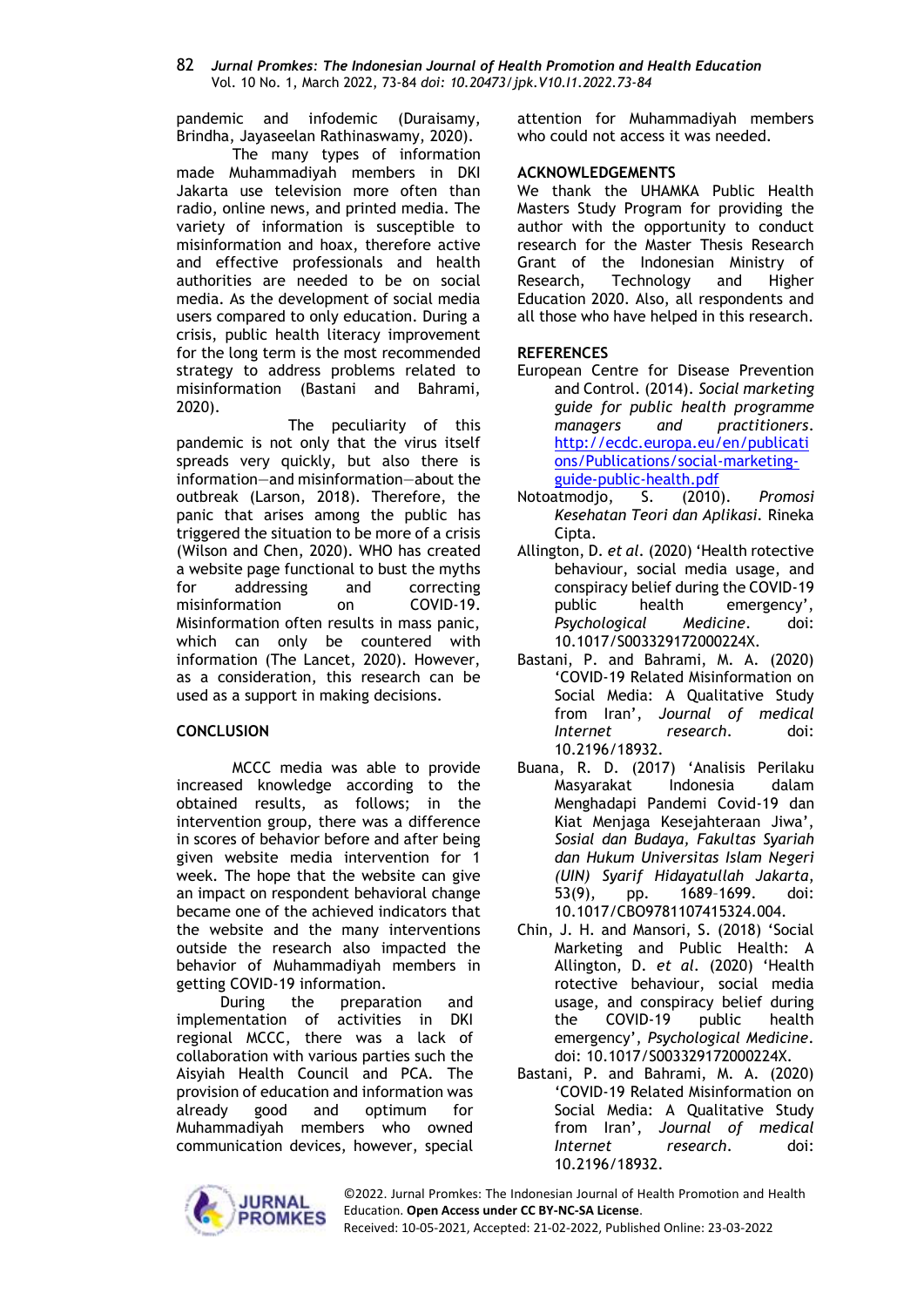- Buana, R. D. (2017) 'Analisis Perilaku Masyarakat Indonesia dalam Menghadapi Pandemi Covid-19 dan Kiat Menjaga Kesejahteraan Jiwa', *Sosial dan Budaya, Fakultas Syariah dan Hukum Universitas Islam Negeri (UIN) Syarif Hidayatullah Jakarta*, 53(9), pp. 1689–1699. doi: 10.1017/CBO9781107415324.004.
- Chin, J. H. and Mansori, S. (2018) 'Social Marketing and Public Health: A Literature Review ARTICLE INFO', *Journal of Marketing Management and Consumer Behavior Chin et al. / Journal of Marketing Management and Consumer Behavior*, 2(2), pp. 48– 66.
- Cugelman, B., Thelwall, M. and Dawes, P. (2011) 'Online interventions for social marketing health behavior change campaigns: A meta-analysis of psychological architectures and adherence factors', *Journal of Medical Internet Research*, 13(1). doi: 10.2196/jmir.1367.
- Domegan, C. *et al.* (2016) 'Systemsthinking social marketing: conceptual extensions and empirical investigations', *Journal of Marketing Management*. Routledge, 32(11–12), pp. 1123–1144. doi: 10.1080/0267257X.2016.1183697.
- Duraisamy, Brindha, Jayaseelan Rathinaswamy, K. S. (2020) 'Social Media Reigned by Information or Misinformation About COVID-19: A Phenomenological Study', *SSRN Electronic Journal*, (May). doi: 10.2139/ssrn.3596058.
- European Centre for Disease Prevention and Control (2014) *Social marketing guide for public health programme managers and practitioners*. Available at: http://ecdc.europa.eu/en/publicati ons/Publications/social-marketingguide-public-health.pdf.
- Firestone, R. *et al.* (2017) 'The effectiveness of social marketing in global health: A systematic review', *Health Policy and Planning*, 32(1), pp. 110–124. doi: 10.1093/heapol/czw088.
- Giordano, V. *et al.* (2017) 'WhatsApp Messenger as an Adjunctive Tool for Telemedicine: An Overview', *Interactive Journal of Medical Research*. doi: 10.2196/ijmr.6214.

Kemenkes RI (2020a) *Data pemantauan* 



*Covid-19 Jakarta*. Available at: https://corona.jakarta.go.id/id.

- Kemenkes RI (2020b) *PEDOMAN PENCEGAHAN DAN PENGENDALIAN CORONAVIRUS DISESASE (COVID-19*. Jakarta.
- Larson, H. J. (2018) 'The biggest pandemic risk? Viral misinformation', *Nature*. doi: 10.1038/d41586-018-07034-4.
- Maher, C. A. *et al.* (2014) 'Are health behavior change interventions that use online social networks effective? A systematic review', *Journal of Medical Internet Research*, 16(2). doi: 10.2196/jmir.2952.
- Muhammadiyah Covid-19 Command Center, (MCCC) (2020) *Pernyataan Pers PP Muhammadiyah Tentang Pemberlakuan New Normal*. Available at:ttps://covid19.muhammadiyah.id /pernyataan-pers-ppmuhammadiyah-tentangpemberlakuan-new-normal-2/.
- Nancy R. Lee, P. K. (2011) *Social Marketing Influencing Behaviors for Good*. SAGE Publications.Inc. Available at: https://books.google.co.id/books?id =NCoCYpZcR8C&printsec=frontcover &hl=id&source=gbs\_ge\_summary\_r& cad=0#v=onepage&q&f=false.
- Nazir, M. *et al.* (2020) 'A multidimensional model of public health approaches against COVID-19', *International Journal of Environmental Research and Public Health*, 17(11), pp. 1–11. doi: 10.3390/ijerph17113780.
- Quattrin, R. (2015) 'Health Promotion Campaigns and Mass Media: Looking for Evidence', *Primary Health Care: Open Access*. doi: 10.4172/2167- 1079.1000190.
- Tao, Z. Y. *et al.* (2020) 'Nature and diffusion of COVID-19-related oral health information on Chinese social media: Analysis of tweets on weibo', *Journal of Medical Internet Research*. doi: 10.2196/19981.
- The Lancet (2020) 'COVID-19: fighting panic with information', *The Lancet*. doi: 10.1016/S0140-6736(20)30379-2
- WHO (2020a) *Coronavirus disease 2019 (COVID-19) Situation Report – 96*.
- WHO (2020b) 'Coronavirus Disease Situation Report World Health Organization', *World Health Organization*, 19(May), pp. 1–17.
- Wilson, M. E. and Chen, L. H. (2020) 'Travellers give wings to novel coronavirus (2019-nCoV)', *Journal of*